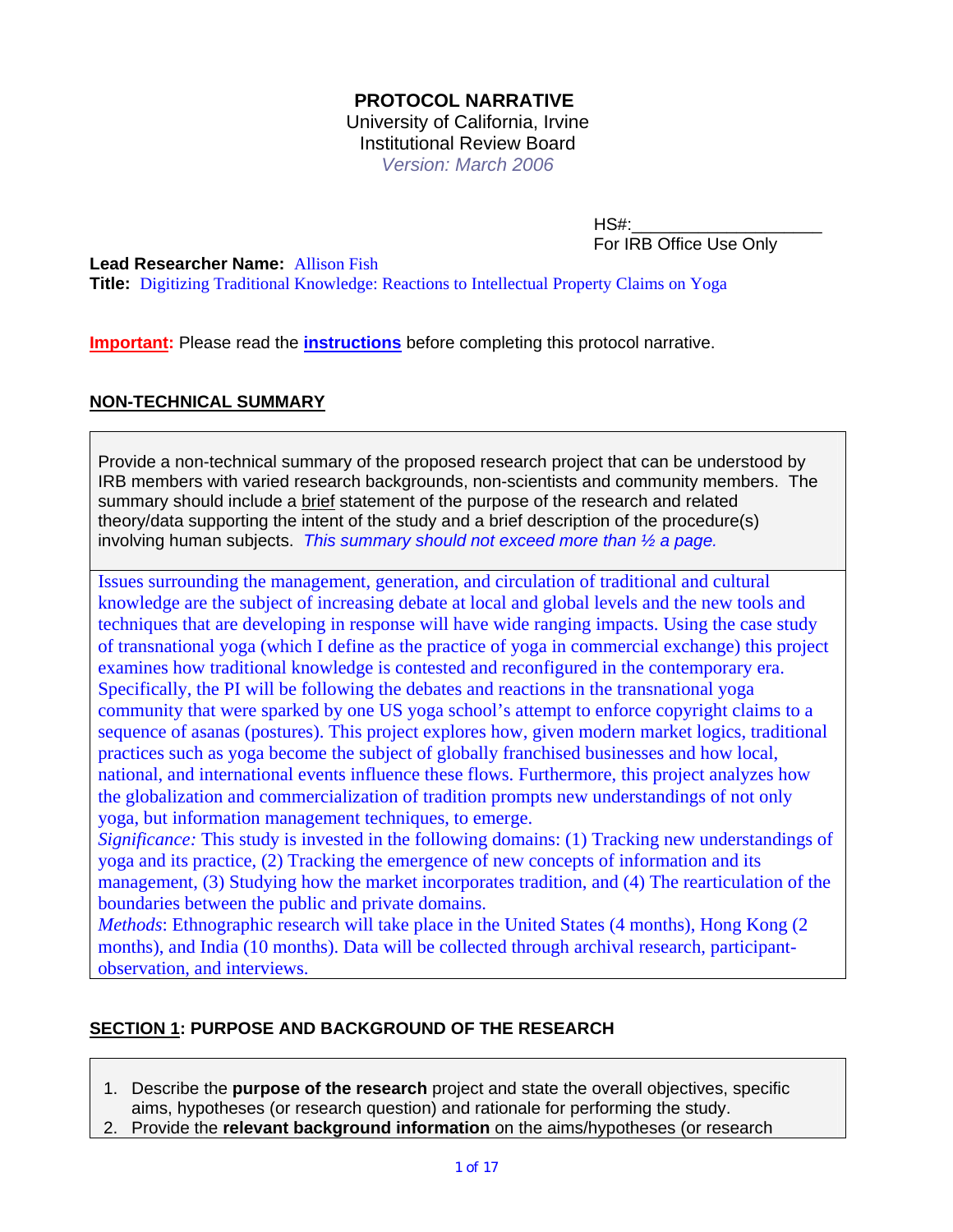question) to be tested and the procedures/products/techniques under investigation.

- 3. Include a description of the predictor and outcome variables, as appropriate.
- 4. Include a critical evaluation of existing knowledge, and specifically identify the information gaps that the project intends to address.
- 5. Describe previous research with animals and/or humans that provides a basis for the proposed research. Include references/citations, as applicable.

 Traditionally, yoga is a five thousand year-old Indian philosophy that trains the embodied mind to accept Truth through a combination of physical and mental practices. These practices were compiled into an eight-fold path by the ancient sage, Pantanjali in his work *The Yoga Sutras.* In the past five decades cosmopolitan consumers, mostly in the United States, Europe, Japan, and Australia, who are attracted to indigenous and orientalized alternative health and exercise practices, have created a market demand for transnational yoga (Alter 2005, De Michelis 2004, Strauss 2005). This practice of yoga for commercial exchange is a multi-billion dollar industry that has recently become a site of increasing regulation and the subject of management practices. The primary questions these techniques are meant to resolve include: (1) What is yoga and its practice?, (2) What is its public or private nature?, and (3) Who has the right to manage an expression or represent a practice? Different parties are using different information management techniques to answer these questions and to preserve control over different aspects of the international yoga market. In the most notorious example of this phenomenon a Californiabased international yoga franchise, the Bikram Yoga College of India (BYCI), attempted to enforce its copyright claim for a popular 26 posture yoga series. This attempt resulted in two US federal district court cases --- both of which received significant amounts of attention in the international yoga community. This project seeks to examine the reactions provoked by this event in the transnational yoga community at locations in India (the origin of the traditional practice), the United States (the location of the BYCI controversy), and Hong Kong (a globalized city where yoga is emerging as a widespread practice).

 Despite the settlements, the BYCI lawsuits have brought public attention to the question of the nature and appropriate management of yogic knowledge should be managed. In the wake of this event several interested groups have weighed in on this matter, including;

- 1. The claim by Bikram Choudhury that a series of yoga postures can be the invention of a singular author and subject to IP protections.
- 2. The claim by traditionalists, such as the Bihar and Iyengar schools, that yoga is a spiritual practice that exists in the public domain.
- 3. The Open Source Yoga Unity (OSYU) argument that advocates the application of Open Source philosophies to yoga. OSYU formed specifically to challenge the BYCI claims and was the plaintiff in one lawsuit. And
- 4. A group of Indian scholars' attempt to define, catalogue, and preserve the traditional nature of yogic knowledge through the creation of a digital library containing ancient yoga-related texts translated into five languages and illustrating over 1500 postures.

 Through the case study of transnational yoga this project explores how tradition goes global and how local, national, and international systems influence these flows. The hypothesis of this project is that the real significance is not which party emerges as the victor in a particular legal dispute over the proprietary nature of a cultural practice. Instead, the significance is how the subjects, yoga and information, get redefined through debates sparked by such high-profile events and how this process is rationalized by affected parties. Further, the dissertation hypothesizes that differently positioned parties reformulate their understandings of nature of yoga and information based on the positions that each actor assumes in the public debate.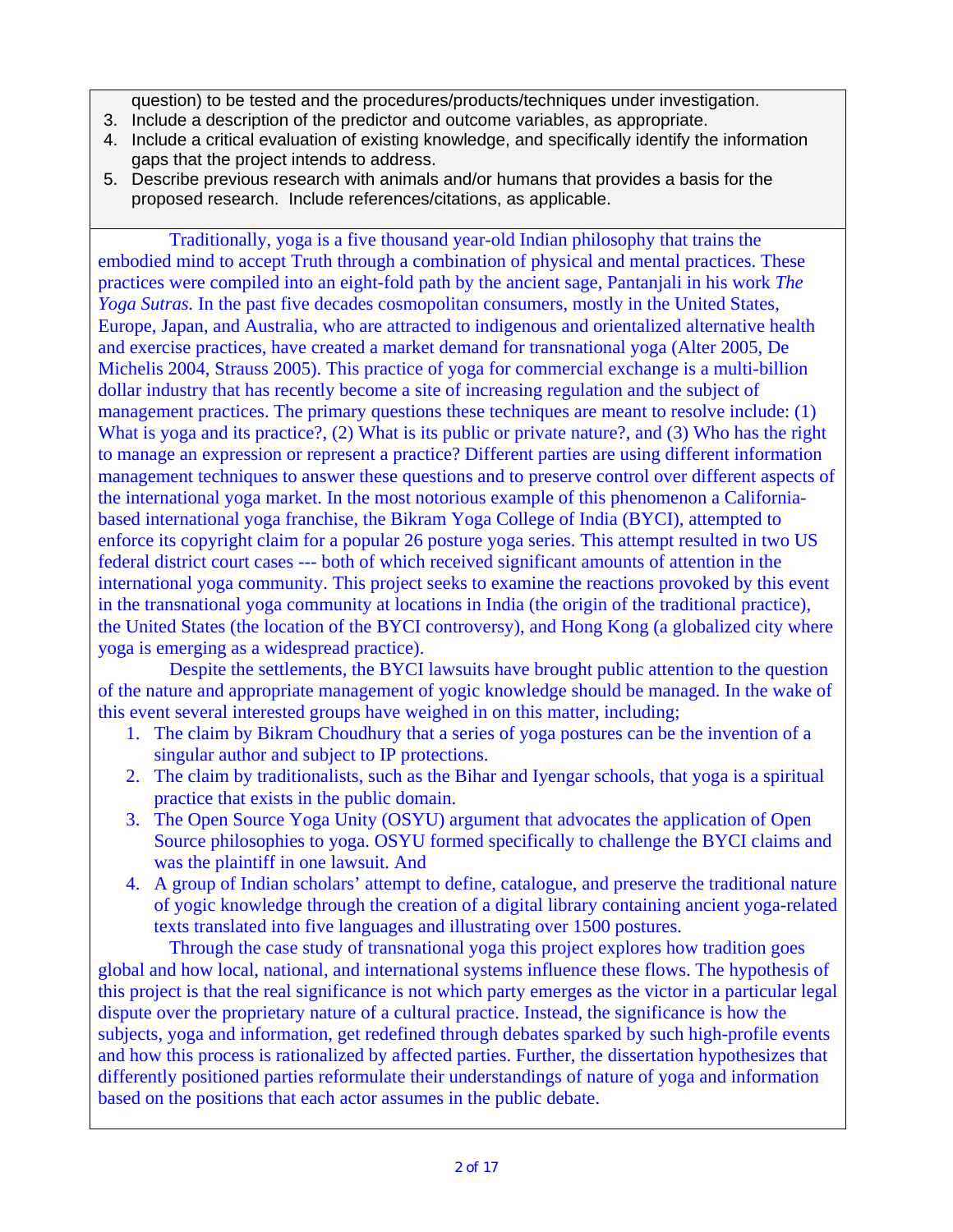## **SECTION 2: ROLES AND EXPERTISE OF THE STUDY TEAM**

### **List all study team members below.**

- 1. Describe their **specific role and responsibility** on the study in the text box provided.
- 2. **Faculty Sponsors** list as Co-Researchers and describe their role on the project; include oversight responsibilities for the research study.
- 3. Explain who will have access to subject identifiable data.
- 4. Indicate who will be involved in recruitment, informed consent, research procedures/interventions, and analysis of data.
- 5. Provide a description of their **qualifications, level of training and expertise**. Include information about relevant licenses/medical privileges, as applicable.

#### **Lead Researcher:**

Allison Fish

- 1. Lead Researcher
- 2. Complete access to subject identifiable data.
- 3. Involved in recruitment and informed consent, research procedures, and analysis of data.
- 4. Level of training: Graduate student in Anthropology, Several courses in anthropological research methods completed with a GPA of 4.0. Four years of ethnographic research experience at the Bureau of Applied Research in Anthropology at the University of Arizona under the supervision of Dr. Diane Austin.

### **Co-Researcher(s):**

Dr. William Maurer

- 1. Faculty Sponsor of lead researcher complete oversight of PIs dissertation research
- 2. Access to subject identifiable data if need should arise or PI requires advising on a matter.
- 3. Qualifications: Dr. Maurer is an associate professor and chair of the department of Anthropology at UCI. He specializes in the anthropology of law and property with a special interest in the creation of the public/private dichotomy. He has provided guidance for several other graduate students in anthropology conducting international ethnographic research to their successful completion of the Ph.D.

#### **Research Personnel:**

None

### **SECTION 3: RESEARCH METHODOLOGY/STUDY PROCEDURES**

- 1. Provide a detailed description of **each** phase of the study (e.g., pilot, screening, intervention, and follow-up).
- 2. Include the sequence and timing of **all study procedures** to be performed.
- 3. When applicable, provide information about the **measures and outcome variables** and the **statistical methods of analysis**.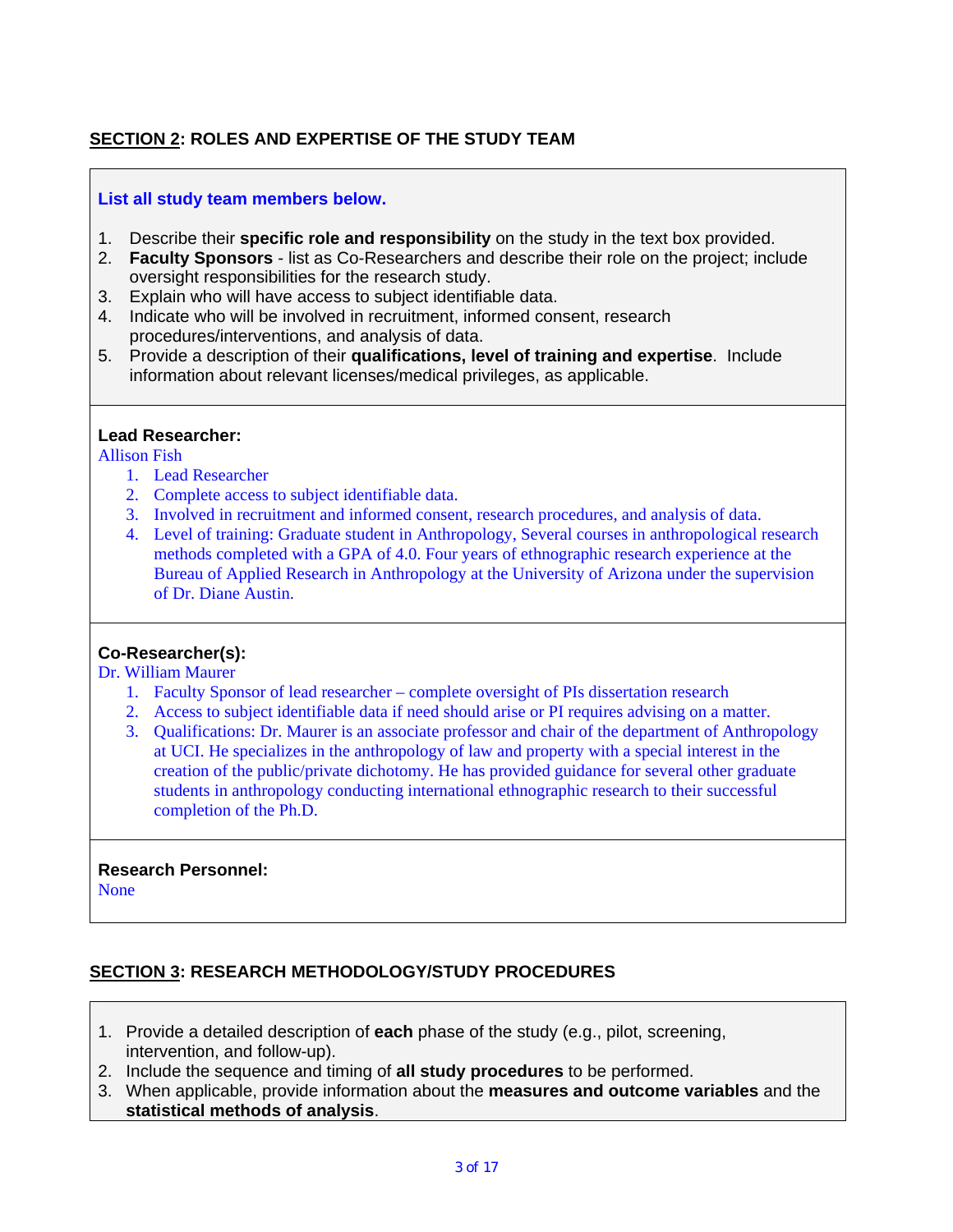*Additional information about completing this section is included in the Protocol Narrative instructions.*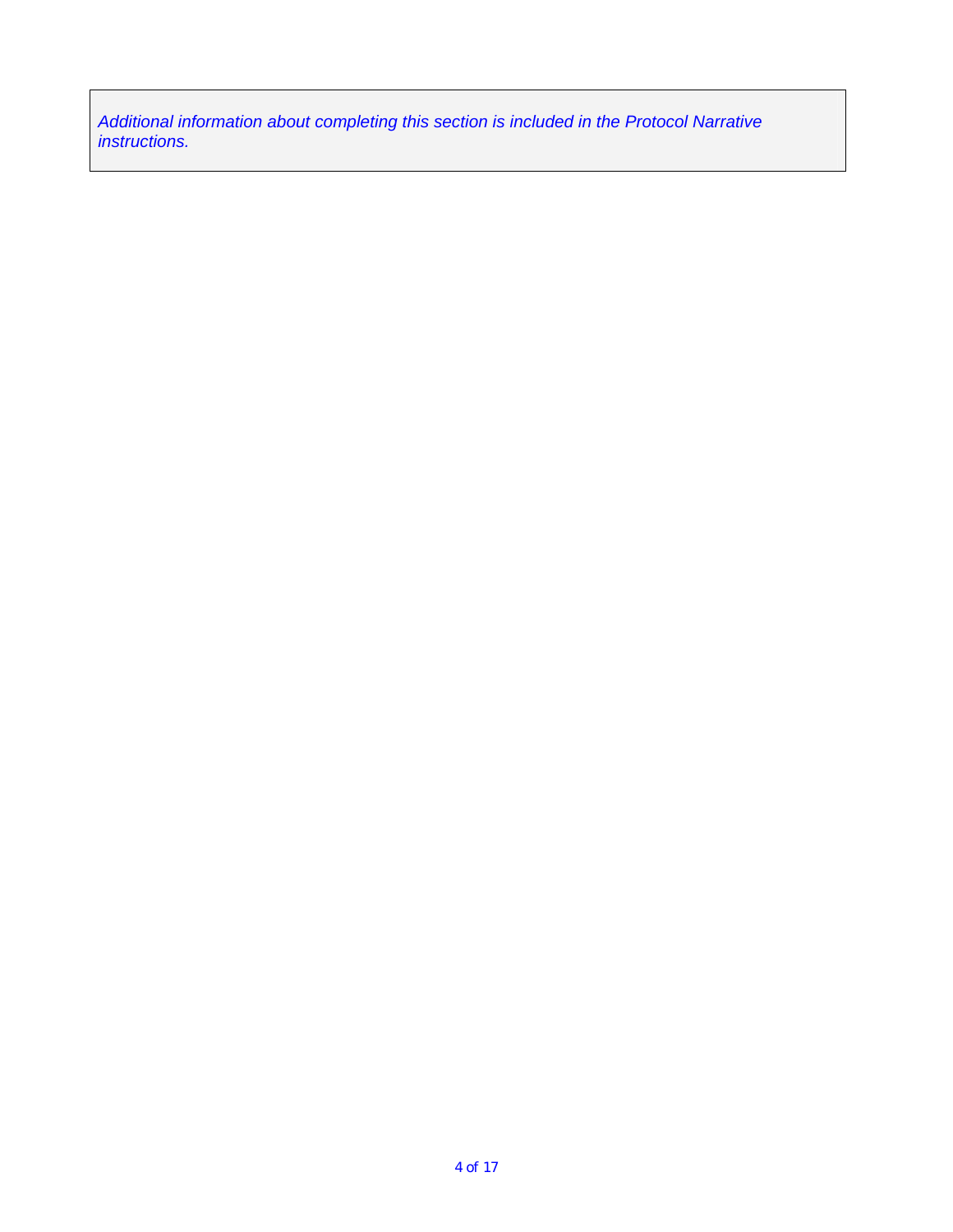The research consists of a two-pronged, multi-sited ethnography (Marcus 1995) to take place in the US, Hong Kong, and India. The first prong focuses on four international yoga schools with different styles of practice and understandings of the nature of yogic knowledge:

(1) The Bikram Yoga College of India,

(2) The B.K.S. Iyengar School of Yoga,

(3) The Art of Living, and

(4) The Bihar School of Yoga.

The second prong will focus on the reactions provoked by the Bikram Yoga College of India lawsuits in the transnational yoga community.

Research in each of the locations will consist of (1) archival materials, (2) participant observation, and (3) semi-structured interviews (Bernard 2002).

*Archival materials*: Archival materials related to the functioning of the yoga schools will be collected and analyzed to develop an understanding of the organizations. Additionally, materials such as advertising and promotional literature, press releases, and annual reports related to yoga schools' management will be analyzed.

*Participant-Observation*: Data for research done via participant-observation will be conducted in yoga classes of the four schools. Data will be collected in the PI's field notes. The notes generated from participant-observation in yoga classes will focus on delivery of instruction, who may instruct others, what is emphasized (e.g., knee alignment, breath work, or awareness), and class composition. Data from these notes will be coded and analyzed against each other in an effort to understand how (1) teacher and student relationships compare across the different schools, (2) studios differ, (3) information collected during the interviews and archival analysis compares to actual teaching styles, and (4) how transmission of information is related to beliefs of the appropriate management practices for yogic knowledge. Through participant-observation the PI expects to capture the behind-the-scenes discussions and assumptions that do not always surface during formal interviews. Participant-observation will help the PI to understand the individual's consciousness as well as their situated understandings of concepts like yoga, culture, tradition, and the market. Building a compendium of people's everyday categories, taxonomies and understandings will be crucial to analyzing the relationship between yogic doctrine and practice.

*Interviews*: Interviews will be conducted with different groups of people including yoga school operators, teachers, studio owners, not-for-profit yoga organizations (e.g., Open Source Yoga Unity), yoga practitioners, and scholars working on the digital yoga library. During interviews the researcher will be particularly attentive to discourses of ethics and morality with regard to how traditional cultural knowledge (i.e., yoga) is or should be treated and what methods of management are most appropriate. The PI expects to interview not more than 60 people in total (12 in US, 8 in Hong Kong, and 40 in India). The PI expects to conduct interviews primarily in English. English is an official state language in all locations and a common language of daily use for most individuals practicing transnational yoga. However, if a subject desires to use another language in which he or she feels more comfortable, then a translator will be hired. Should the interviewee consent, then the interviews will be audio-taped. The audio-tapes will be transcribed within one year of the taping and the tapes will be destroyed within two years of the close of the project. Please find attached to this document a set of semi-structured interview questions to be used for the interviews (see document titled "Interview Questions").

*Data Analysis:* A major portion of the data analysis will focus on a comparison of archival materials to participant observation to interviews. To do this the PI will use computer programs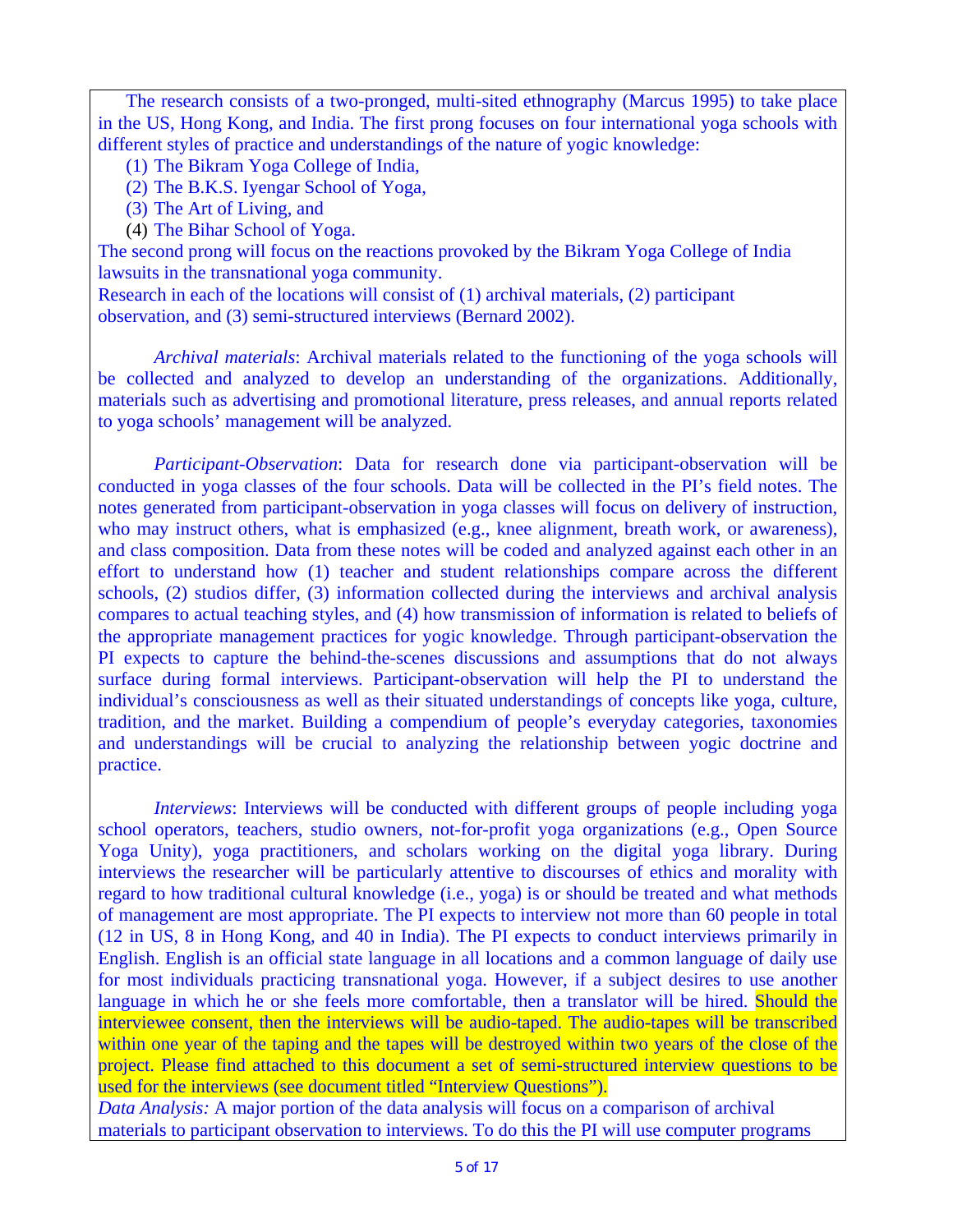designed for textual data analysis such as NUDist, InVivo, and TAMS. The PI has used these and similar computer programs previously in the course of anthropological research.

# **SECTION 4: SUBJECTS (PERSONS/CHARTS/RECORDS/SPECIMENS)**

- **A. Number of Subjects (Charts/Records/Specimens)**
- 1. Indicate the **maximum number of subjects to be consented** on this UCI protocol.
	- Include projected screen failures and early withdrawals.
	- For Mail/Internet surveys include the number of people directly solicited.
	- If the study involves use of existing charts, records, specimens, specify the maximum number that will be reviewed to compile the data or the sample population necessary to address the research question.

Maximum number of subjects: 100 for interview component of study. 150 for observation component of study.

- 2. Of the maximum number of subjects listed above, indicate the **target sample size** for the study.
	- The target sample size is the number of subjects expected to complete the study or the number necessary to address the research question.
	- If the study only involves use of existing records, charts, specimens, specify the target number needed to address the research question.

Target sample size: 60 for interview component of study.

- 80 for observation component of study.
- 3. Explain **how the study sample size was determined** (e.g., power analysis; review of related literature).

Literature on ethnographic methods recommends a minimum of thirty research subjects and, given a one to one-and-a-half year research period, a maximum of 100 (Bernard 2002).

4. For **multi-center research**, indicate the overall sample size for the entire project (across all sites).

**[XX ]** Not applicable - This study is not a multi-center study.

## **B. Inclusion and Exclusion Criteria**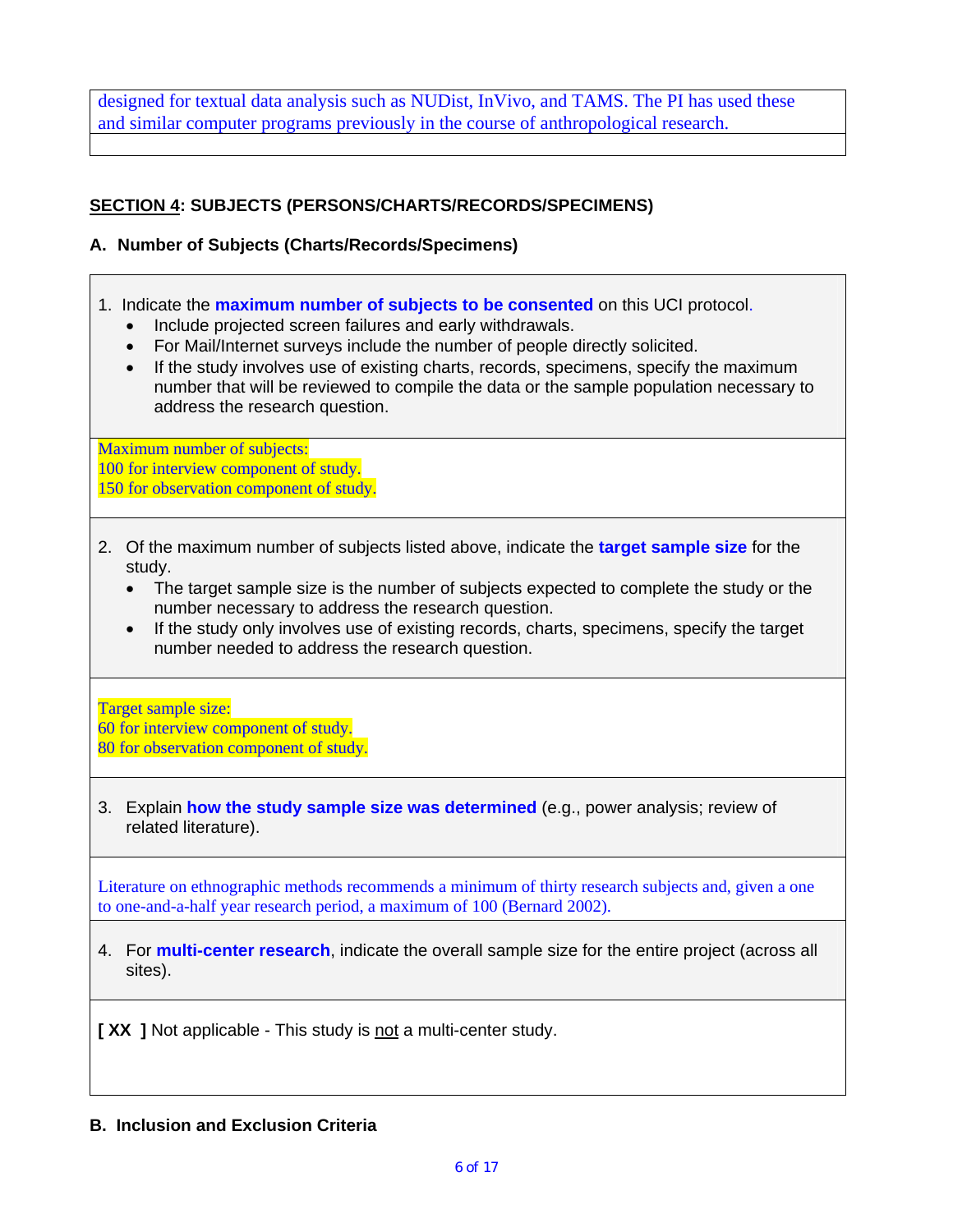1. Describe the **characteristics** of the proposed subject population (age, gender, health status, language, etc.)

The subject population includes those people who are involved in yogic practice and the generation and exchange of yogic knowledge. This includes yoga teachers and the creators of the digital yoga library. It takes several years of education, training, and practice to become a yoga guru or teacher. Therefore, all the study participants will be much older than 18 years.

I expect that most subject participants will be able to speak English fluently as English is a state language of each country and the subject groups that I expect to interview (transnational yoga practitioners and instructors and academics creating the digital yoga library) are an elite and highly educated group. However, should any subject prefer to speak in a language other than English for the sake of his/her comfort or clarity, the PI will hire a translator.

2. Provide the **inclusion and/or exclusion criteria** for the proposed subject population, as applicable.

**[ ]** Not applicable – This is not a clinical investigation and/or characteristics of the population sufficiently describe the proposed subject population.

The inclusion criteria for the subject population includes members, specifically advanced yoga students and teachers (often teachers consider themselves to be advanced students of yoga), of the four yoga schools studied and the scholars creating the digital yoga library.

3. If inclusion/exclusion is based on age, gender, pregnancy/childbearing potential, or race/ethnicity, **provide a scientific rationale**.

<Type here>

## **SECTION 5: RECRUITMENT METHODS AND PROCESS**

### **A. Recruitment Methods**

Please check **all** applicable recruitment methods that apply to the study. Place an "**X**" in the bracket **[ ]** next to the recruitment method.

- **[ ]** This study involves no direct contact with subjects (i.e., use of existing records, charts, specimens)
	- Skip to Section 6.

**[ ]** UCI IRB approved advertisements, flyers, notices, and/or media will be used to recruit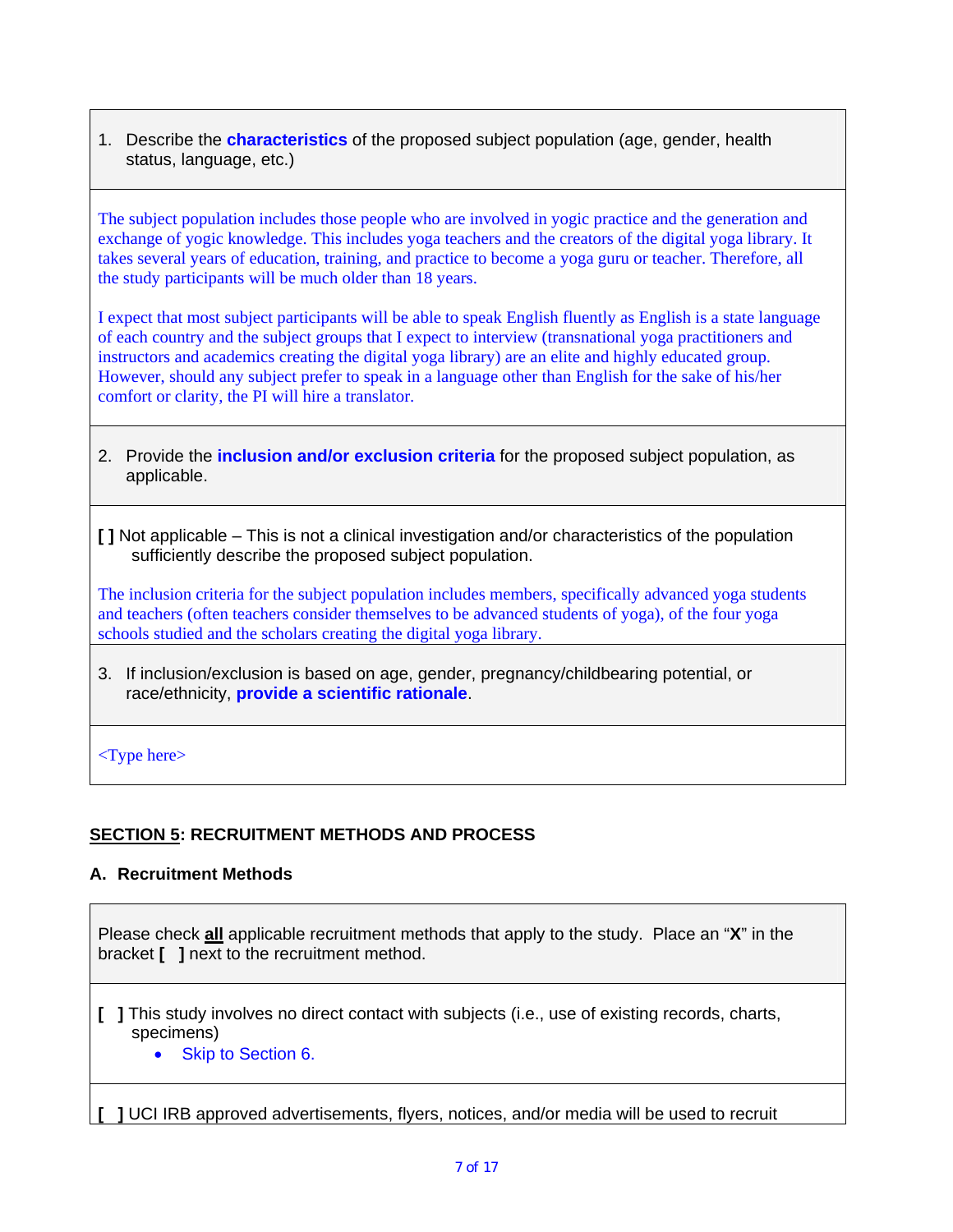subjects.

- Passive Recruitment Potential subjects initiate contact with the study team.
- Complete Question 5B Explain where recruitment materials will be posted.

**[ XX ]** The study team will recruit potential subjects who are unknown to them (e.g., snowball sampling, use of social networks, direct approach in public situations, random digit dialing, etc.)

- Active Recruitment Researchers contact potential subjects.
- Complete Question 5B.
- **[ ]** The UCIMC Clinical Trials web page will be used.
	- Passive Recruitment Potential subjects initiate contact with the study team.
	- Skip to Section 6.
- **[ ]** The UCI Social Sciences human subject pool will be used.
	- Passive Recruitment Potential subjects initiate contact with the study team.
	- Skip to Section 6.

**[ ]** Study team members will contact potential subjects who have provided permission to be contacted for participation in future research studies.

- Active Recruitment Researchers contact potential subjects.
- Complete Question 5B Explain when and how these individuals granted permission for future contact; provide the IRB protocol numbers, if applicable*.*
- **[ ]** Study team members will approach their own patients, students, employees for participation in the study.
	- Active Recruitment Researchers contact potential subjects.
	- Complete Question 5B.
- **[ ]** Study team members will send UCI IRB approved recruitment materials (e.g., recruitment flyer, introductory letter) to colleagues asking for referral of eligible participants.\*
	- Passive Recruitment Potential subjects initiate contact with the study team or
	- Active Recruitment Colleagues get permission from interested individuals to release contact information to researchers. Researchers contact potential subjects.
	- For Active Recruitment, complete Question 5B.

*\*Additional requirements for using this recruitment method are included in the Protocol Narrative instructions.* 

- **[ ]** Study team members will provide their colleagues with a UCI IRB approved introductory letter. The letter will be signed by the treating physician and sent to his/her patients to inform them about how to contact study team members.
	- Passive Recruitment Potential subjects initiate contact with the study team.
	- The IRB approved letter must be sent by the treating physician.
	- The study team does not have access to patient names and addresses for mailing.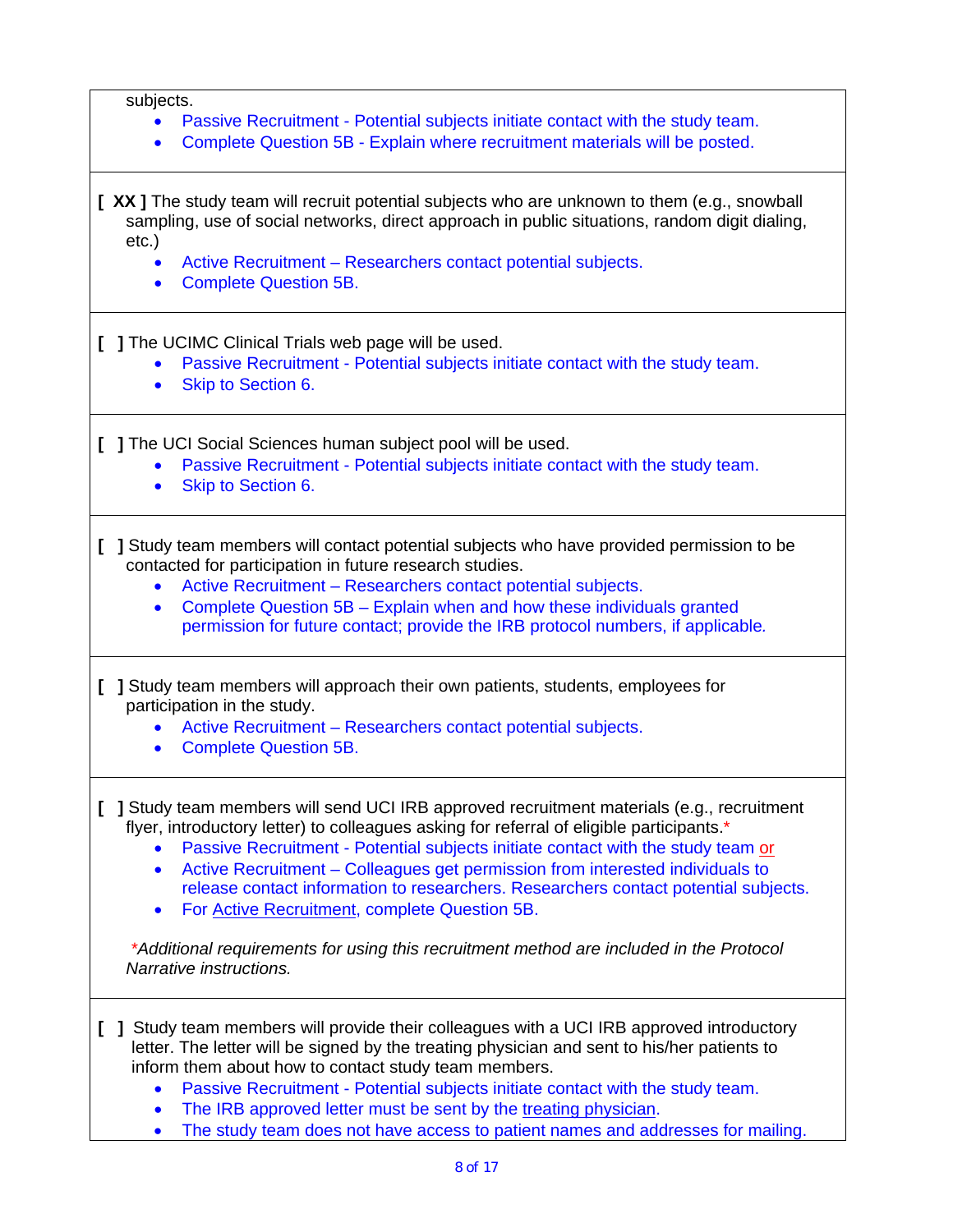Skip to Section 6.

- **[ ]** UCI study team members will screen UCIMC medical records to determine subject eligibility and approach patients directly about study participation.\*
	- Active Recruitment Researchers contact potential subjects.
	- Complete Appendix T to request a partial waiver of HIPAA Authorization.
	- Complete Question 5B.

*\*Additional requirements for using this recruitment method are included in the Protocol Narrative instructions.* 

**[ ] Other Methods: <indicate the recruitment method(s) here>** 

• Complete Question 5B, as applicable.

## **B. Recruitment Process**

- 1. Based on the boxes checked above, describe and provide **details of the recruitment process** (i.e. when, where, by whom and how potential subjects will be approached).
- 2. If active recruitment methods will be used, explain how the individual's privacy will be protected.

The PI will contact potential subjects through personal contact or email, letter, or by publicly listed phone number. This contact information will be collected via public documents, such as telephone books or websites. In each case the PI will explain the project, its purpose, and proposed products to the potential subject before requesting participation. For consideration of participation the PI will offer the subject a printed letter that details the project (Please find attached the document titled "Recruitment Letter"). Additionally, this letter will contain the PI's contact information (both local phone number and email address), her supervisor's contact information (UCI office phone number and email address), and the Human Research Protections Program contact information (email) should the subject have any concerns or in case of emergency.

Subjects already participating in the research will be asked for references to other suitable subjects. When receiving these references the PI will ask if she can use the name of the original subject when contacting the potential subject or if the original subject will personally make the introduction. In all cases the wishes of the original subject will be honored in terms of confidentiality. In all other cases the identity of informants will be kept confidential.

# **SECTION 6: INFORMED CONSENT PROCESS**

Describe the specific steps for obtaining informed consent.

- 1. Include information about **when and where** consent will take place and the **length of time** subjects are given to decide whether they wish to participate.
- 2. If study team members will approach their own patients, students, or employees for participation in the study, explain what precautions will be taken to **minimize potential undue influence** or coercion, and how compromised objectivity will be avoided.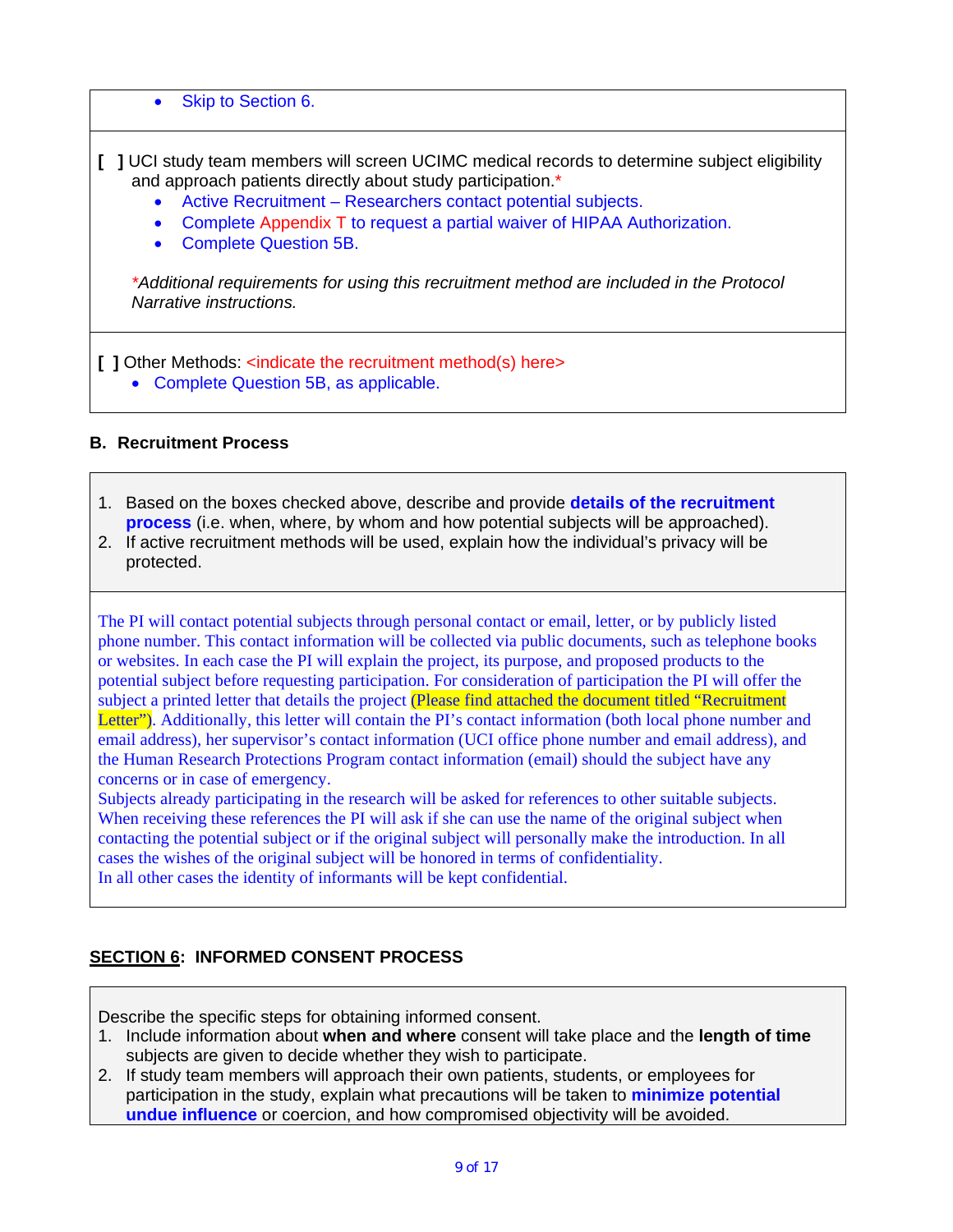# **Check all that apply:**

- **[ ]** Written (signed) informed consent will be obtained from subjects. Explain below.
- **[X]** Requesting a waiver of written (signed) informed consent. Explain below and complete Appendix P.
- **[ XX ]** Requesting a waiver of informed consent (no consent). Complete Appendix O. Skip to Section 7.

A waiver of written (signed) informed consent is requested for the interview component of the research. Justification:

This request is justified because the research poses no more than minimal risk to the participants and because the research involves activities for which consent is normally required outside of the research context. For a detailed explanation of these points please see Appendix P.

A waiver of informed consent (no consent) is requested for the observation component of the research. Justification:

This request is justified because (1) the research will involve no more than minimal risk to the participants, (2) this waiver will not adversely affect the rights or welfare of the participants, (3) research on yoga classes could not practicably carried out without this waiver, (4) the participants will be provided with information regarding the study through the classes yoga teacher, and (5) the research is not a clinical investigation subject to FDA approval. For a detailed explanation on each of these points see Appendix O.

3. **Non-English Speaking Participants:** In order to consent subjects who are unable to read and speak English, the English version of the consent form must be translated into appropriate languages once IRB approval is granted.

### **Check all that apply:**

- **[ ]** Not applicable Only individuals who can read and speak English are eligible for this study.
- **[X]** The English version of the consent form will be translated into appropriate languages for non-English speaking subjects once IRB approval is granted. **Note:** The IRB must stamp the translated consent forms before they are used. An interpreter will be involved in the consenting process.
- **[ ]** Requesting a short form consent process. Complete Appendix Q.

#### **SECTION 7: RISK ASSESSMENT AND POSSIBLE BENEFITS**

*Review of the instructions for this section is strongly recommended.*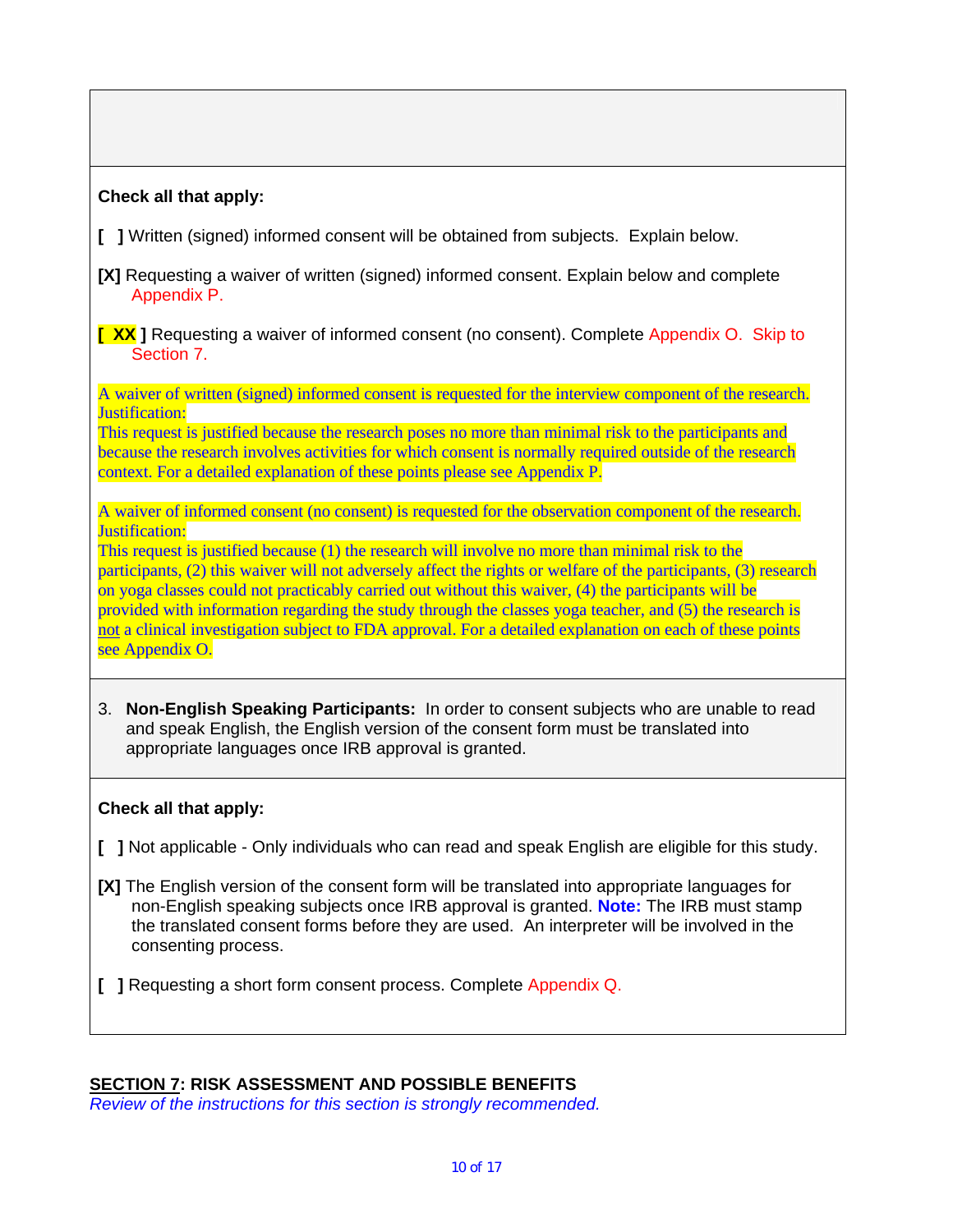## **A. Risk Assessment**

Place an "**X**" in the bracket **[ ]** next to the level of review (based upon the investigator's risk assessment).

- **[ ]** This study requires **full committee** review.
- **[X]** This study qualifies for **exempt or expedited review** status. List the applicable exempt or expedited category(ies) and **provide justification** for the level of review and for the category(ies) chosen in the space below:

This study is eligible for Expedited Review as it proposes to collect interview and participantobservation data on non-sensitive subjects (ie, the study participant's relationship with yogic practice and the generation/exchange of yogic knowledge). There is a risk for that an invasion to the subject's privacy will result from research activities (please see the description of risk below in section 7B). In an attempt to prevent and minimize this risk I will assign all subjects a random identification number. This random identification number will be used to organize data and in field notes. The key linking subject contact information and the random identification number will be kept in a separate and locked location from the data and field notes.

#### **B. Risks and Discomforts**

- 1. Describe the **risks/potential discomforts** (e.g., physical, psychological, social, economic) associated with **each** intervention or research procedure.
- 2. Estimate the probability (e.g., chance or likelihood of occurrence) that a given harm may occur and its severity (e.g., mild, moderate, severe).

The only conceivable risk from the study is that personal information about informants and their relationship to yoga could be revealed. However, I will take measures to ensure against the risk of improper disclosure. I will change all identifying information of the subject at the locations of data storage to protect confidentiality, following standard anthropological practice.

3. Discuss what measures have been taken and/or will be taken to **prevent and minimize** any risks/ potential discomforts.

The PI has taken several courses and independent study classes related to ethnographic research methods in order to become aware of points that may require sensitive treatment. If, at any time during the course of the research, the PI becomes aware that project-related activities are causing risk or discomfort to the subjects, then she will immediately cease these activities. The PI will immediately contact her supervising professor for advice on what course of action to take. All efforts

will be made to see that risks and potential discomforts will be prevented or minimized.

4. For **Full Committee protocols**, state whether any study procedures may involve risks to the subject (or embryo or fetus, if the subject is or may become pregnant) that are currently unforeseeable.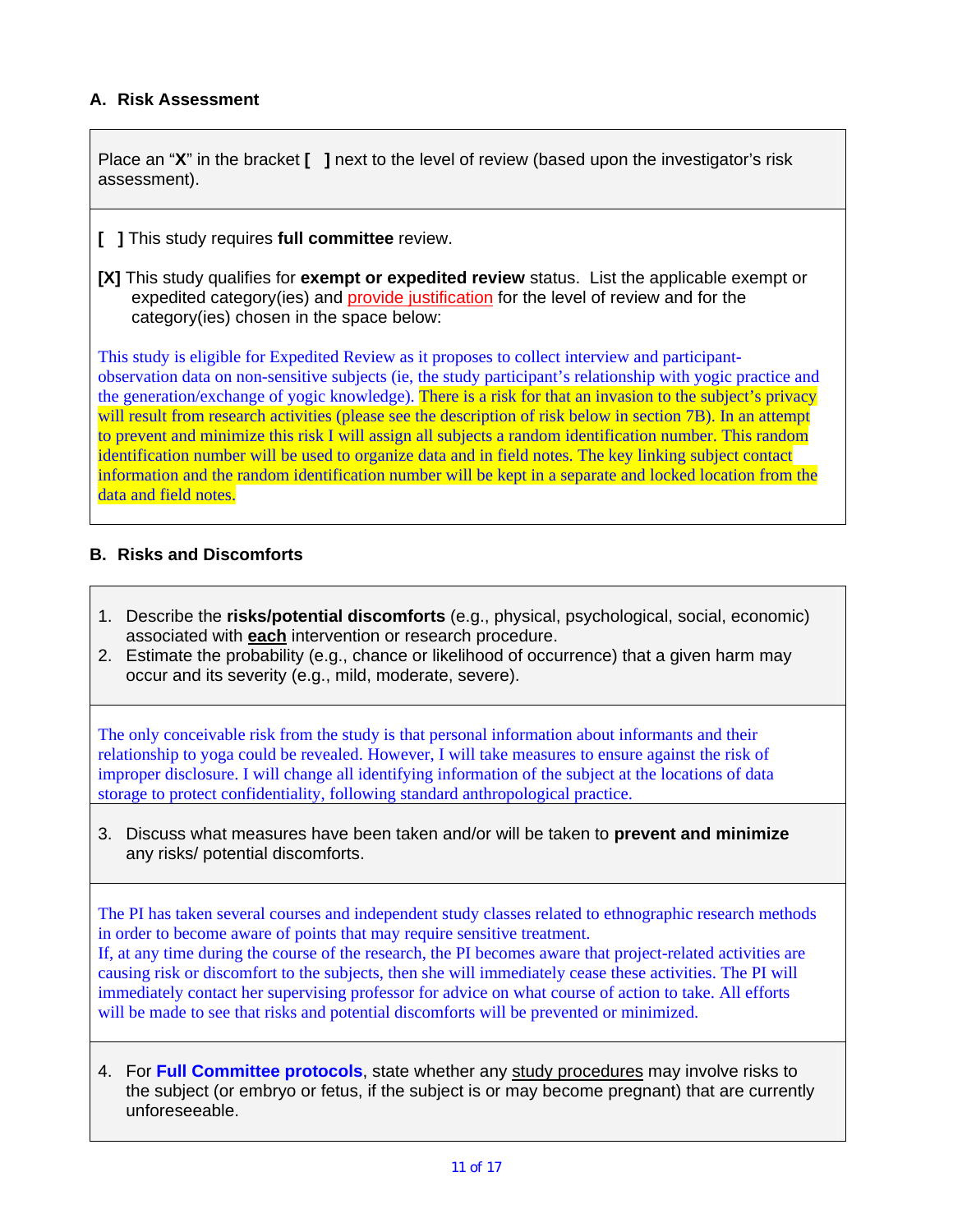**[XX]** Not applicable - This study qualifies for Exempt or Expedited review.

## **C. Potential Benefits**

1. Discuss the benefits that may accrue **directly to the subjects**. *Note: Compensation is not a benefit. Do not include it in this section.*

**[ XX]** There is no direct benefit anticipated for the subjects.

<Type here>

2. Describe the **potential societal/scientific benefit(s)** that may be expected from this study.

An increased understanding of how yogic and other bodily knowledges are represented, generated, circulated, managed, and subject to change. Additionally, it will help to answer the question, "What is yoga and its practice?" both in a traditional and its transnational context.

### **D. Risk/Benefit Assessment**

For **Expedited and Full Committee protocols**, explain why the study risks are reasonable in relation to the **potential benefits** to subjects and society.

**[ ]** Not applicable - This study qualifies for Exempt review; there is virtually no risk/potential discomfort to the subjects.

Though risk is possible, it is highly unlikely that lasting damage will occur to the participating subjects who discuss their understandings of and involvement with yoga with the PI. Thus, the potential scholarly benefits, which address the intersection of tradition and modernity, that will result in this study are, in relation, reasonable.

## **SECTION 8: ALTERNATIVES TO PARTICIPATION**

Describe appropriate **alternative procedures or courses of treatment**, if any, which might be advantageous to the subject or indicate that the only alternative is non-participation.

**[XX ]** No alternatives exist. The only alternative to subjects is not to participate in the study.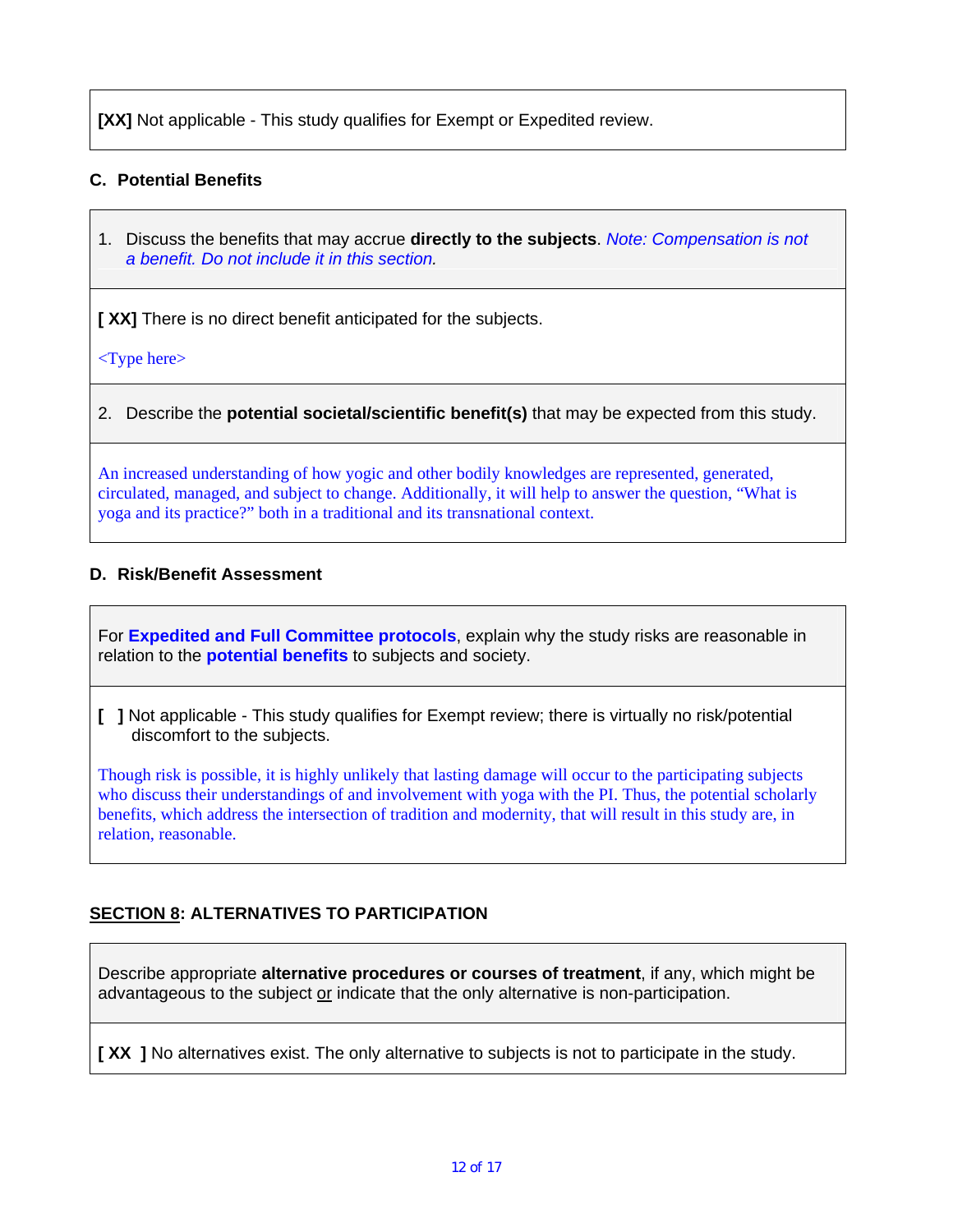#### **SECTION 9: ADVERSE EVENT REPORTING/MANAGEMENT AND COMPENSATION FOR INJURY**

### **A. Adverse Events and Unanticipated Problems**

- 1. Indicate that you are familiar with UCI's Adverse Events/Unanticipated Problems reporting policy and procedures. See<http://www.rgs.uci.edu/ora/rp/hrpp/adverseexperiences.htm> for details.
- **[ ]** Not applicable This study involves no subject contact (i.e., use of existing records, charts, specimens).

**[ XX ]** The researchers will comply with UCI's Adverse Events/Unanticipated Problems reporting policy and procedures.

- 2. Explain how the research team will respond to **adverse events and unanticipated problems**  that may occur during the study or after completion of the study.
- **[ ]** Not applicable This study involves no subject contact (i.e., use of existing records, charts, specimens).
- **[ ]** Not applicable This study qualifies for Exempt review; there is virtually no risk to the subjects.

Because adverse events are associated with the use of a medical product or clinical test article (both of which are not incorporated into this research design) it is unlikely that one will occur. However, should it or an unanticipated event occur the PI will immediately contact her Faculty Sponsor and they will work together to address the issue. All unanticipated problems and adverse events will be reported to the Human Research Protections Program in writing within the appropriate time period (48 hours for the latter).

## **B. Compensation for Injury**

For **Full Committee protocols**, explain how costs of treatment for research related injury will be covered.

**[XX ]** Not applicable - This study qualifies for Exempt or Expedited review.

- **[ ]** Subjects who are injured as a direct result of their participation in this study will be provided reasonable and necessary medical care to treat the injury at no cost to them or their insurer/third party payer. The University of California does not routinely provide any other form of compensation for injury.
- **[** ] Other: <Type here>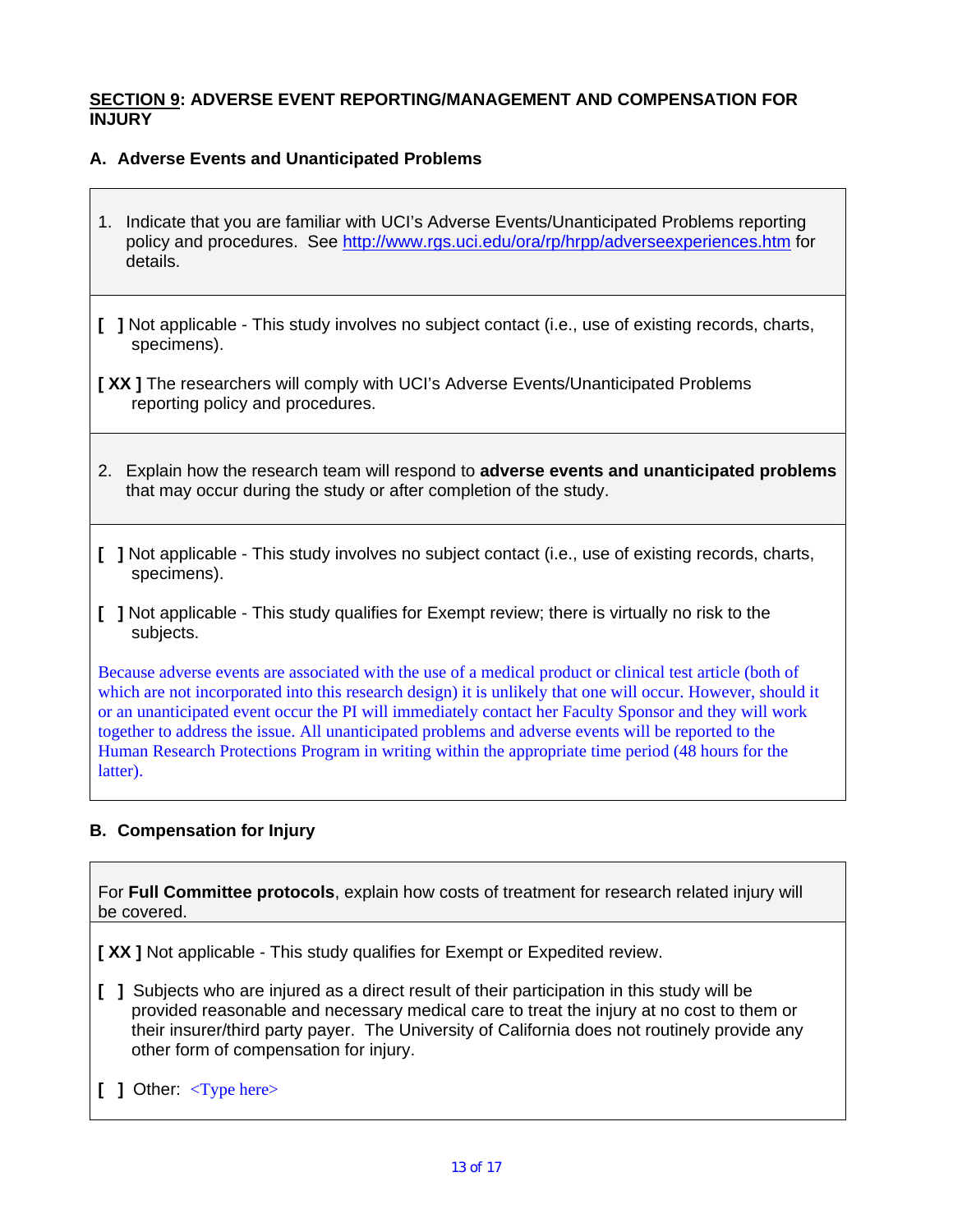## **SECTION 10: PARTICIPANT COSTS**

**Identify and estimate** those costs to be borne by subjects or their insurers, including costs of standard medical interventions or procedures.

**[ ]** Not applicable - This study involves no subject contact (i.e., use of existing records, charts, specimens).

**[XX ]** There are no costs to subjects/insurers.

<Type here>

### **SECTION 11: PARTICIPANT COMPENSATION AND REIMBURSEMENT**

If subjects will be compensated for their participation, provide detailed information about the amount and the method/terms of payment (e.g., money; check; extra credit; gift certificate). In addition:

- 1. Describe the schedule of compensation (e.g., at end of study; after each session/visit).
- 2. Compensation should be offered on a prorated basis.
- 3. Specify whether subjects will be reimbursed for out-of pocket expenses. If so, describe any requirements for reimbursement (e.g., receipt).
- **[ ]** Not applicable This study involves no subject contact (i.e., use of existing records, charts, specimens).

**[XX ]** No compensation will be provided to subjects.

[ XX ] No reimbursement will be provided to subjects.

<Type here>

## **SECTION 12: CONFIDENTIALITY OF RESEARCH DATA**

1. Explain how data will be **collected and recorded**.

#### **Data Collection/Method of Recording (check all that apply):**

**[ XX ]** Paper documents/records

- [XX ] Computer files/database
- **KX ]** Audio recording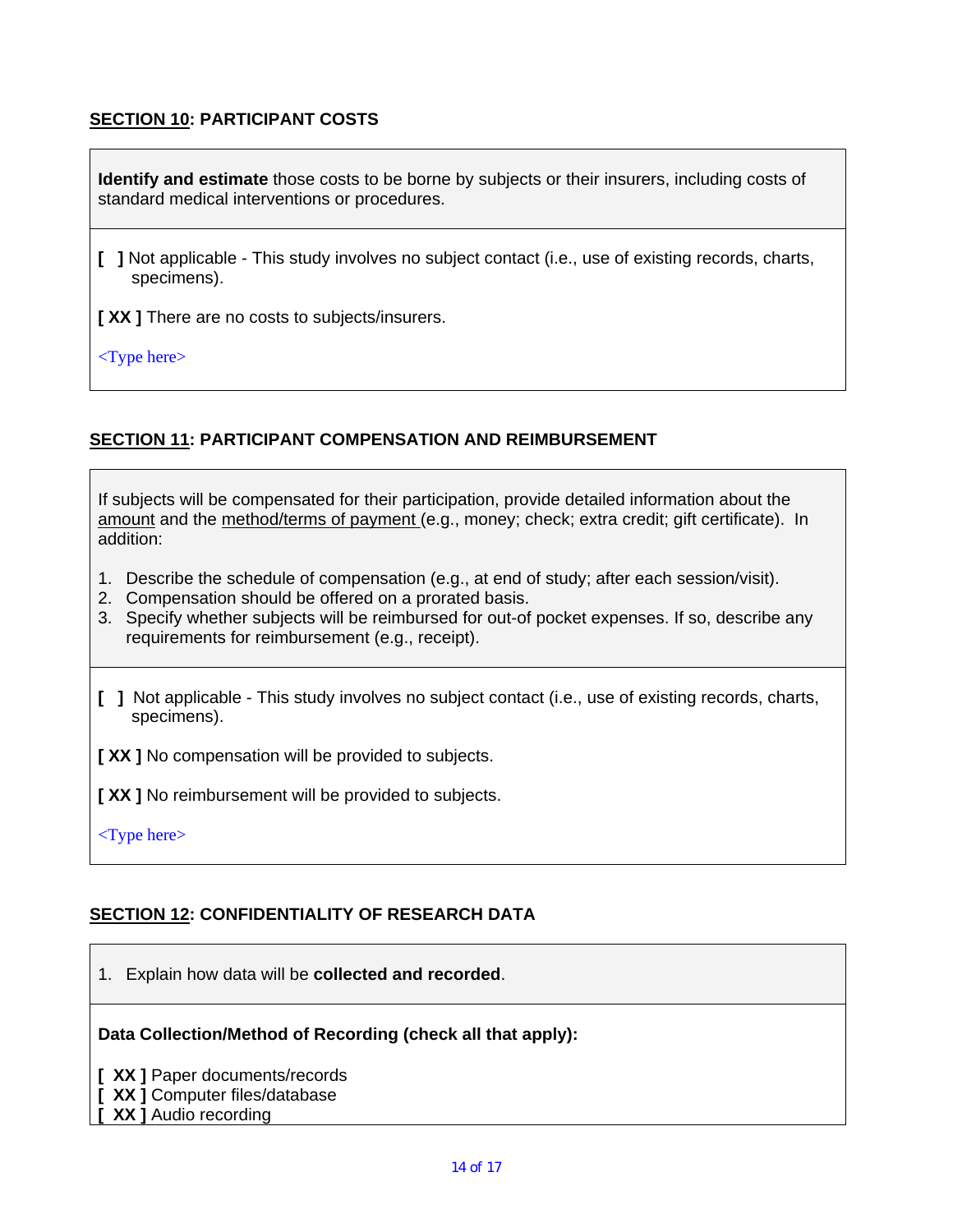- **[ ]** Video recording
- **[ ]** Photographs
- **[ ]** Biological specimens
- **[ ]** Other(s) (specify): <Type here>
- 2. Indicate whether **subject identifiers** will be linked (directly or indirectly via a code) to the research data.

## **[ ] No Subject Identifiers will be collected**

(i.e., the data are anonymous; no one, including the study team, can link subjects to their data)

### **[ XX ] Indirect link to Subject Identifiers**

 (i.e., a code will be assigned to the data and a key linking the code to the identity of the subjects exists)

# **[ ] Direct link - Subject Identifiers will be maintained with data**

(i.e., personal or private information about the subjects are associated with the data)

List the direct identifiers here:  $\langle \text{Type here} \rangle$ 

- **[ ] Other (explain here):** <Type here>
- 3. Indicate **how data will be stored, secured** including paper records, electronic files, audio/video tapes, specimens, etc.

*NOTE: The more sensitive the study data, the more sophisticated the methods should be to maintain confidentiality.*

### **Electronic Data (check all that apply):**

- **[ ]** Anonymous or de-identified data only
- [ XX ] Coded data with the code key kept in separate location
- **[XX ]** Encryption or password protection software
- **[ ]** Secure network server
- **[ ]** Stand alone desktop computer (not connected to server/internet)
- **[ ] Other (specify here): <Type here>**

## **Hardcopy Data, Recordings and Specimens (check all that apply):**

**[ ]** Anonymous or de-identified only

- **[ XX ]** Locked file cabinet or locked room at UCI/UCIMC
- **[ ]** Locked lab/refrigerator/freezer at UCI/UCIMC
- **[ ] Other (specify here): <Type here>**

### 4. **Data on portable devices:**

- Describe the portable device(s) to be used (e.g. laptop, PDA).
- Specify whether subject identifiable data will be stored on the device. If so, **justify why it is necessary** to store subject identifiers on the device.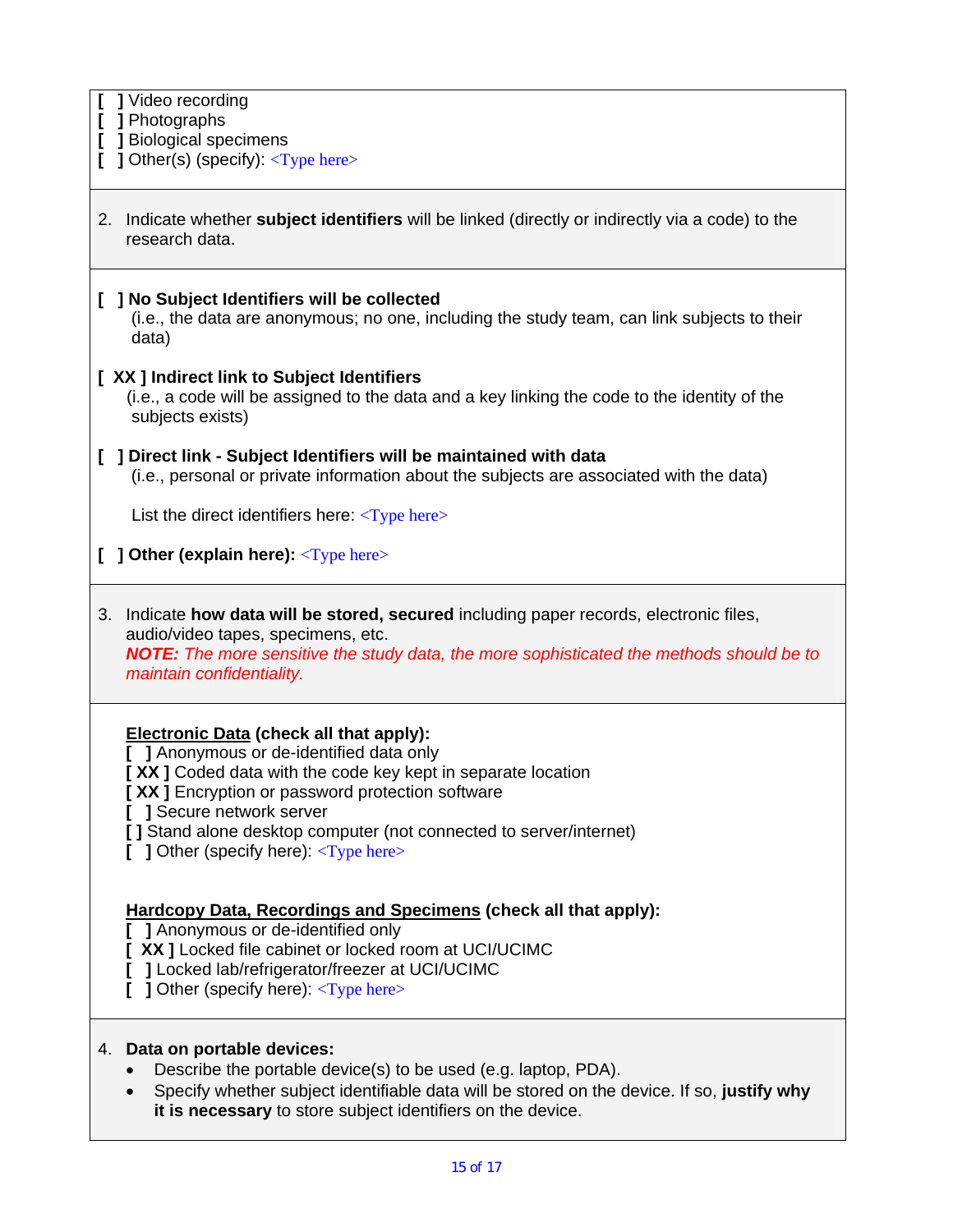**Note:** only the "minimum data necessary" should be stored on portable devices.

**[ ]** Not applicable – No study data will be maintained on portable devices.

Because this is a fieldwork-based project and the PI will be abroad for the majority of its duration, the PI must use her laptop to store data. The PI's laptop is password protected. Only the minimum data necessary will be stored on the laptop and it will not be hooked up to the internet during the time when data is stored on the device.

- 5. Specify who will have **access to subject identifiable data and records**.
- **[ ]** Not applicable No subject identifiers will be collected.

**[XX ]** The research team, authorized UCI personnel, the study sponsor (if applicable), and regulatory entities such as the Food and Drug Administration (FDA) and the Office of Human Research Protections (OHRP), may have access to study records to protect subject safety and welfare. Any study data that identifies the subjects will not be voluntarily released or disclosed without the subjects' separate consent, except as specifically required by law. Publications and/or presentations that result from this study will not include subject identifiable information.

- **[ ]** Other: <Type here>
- 6. Explain how long the research data (hard copy documents, computer files, recordings) will be **retained** once the research has been completed (e.g., destroyed upon study completion; stored for future research; retained for a specified timeframe, etc.)

Note: If your study involves the creation of a research database, specimen repository, or you plan to share data or specimens for secondary uses or analyses, Appendix M is required.

The audio-tapes of the interviews will be transcribed within one year of the date of the interview. Within two years of the close of the project the audio-tapes will be destroyed. The audio-tapes will be kept after the transcription and until the close of the project because such things as tone of the interviewee may be significant to the findings.

All other research data will be retained for two years after the close of the project. At this time the research data will be destroyed.

### 7. **Certificates of Confidentiality:**

- Specify whether a Certificate of Confidentiality (COC) has been requested from the NIH.
- If yes, explain in what situations personally identifiable information protected by a COC will be disclosed by the UCI study team.

Note: A copy of the COC should accompany the IRB application or be provided to the IRB upon receipt.